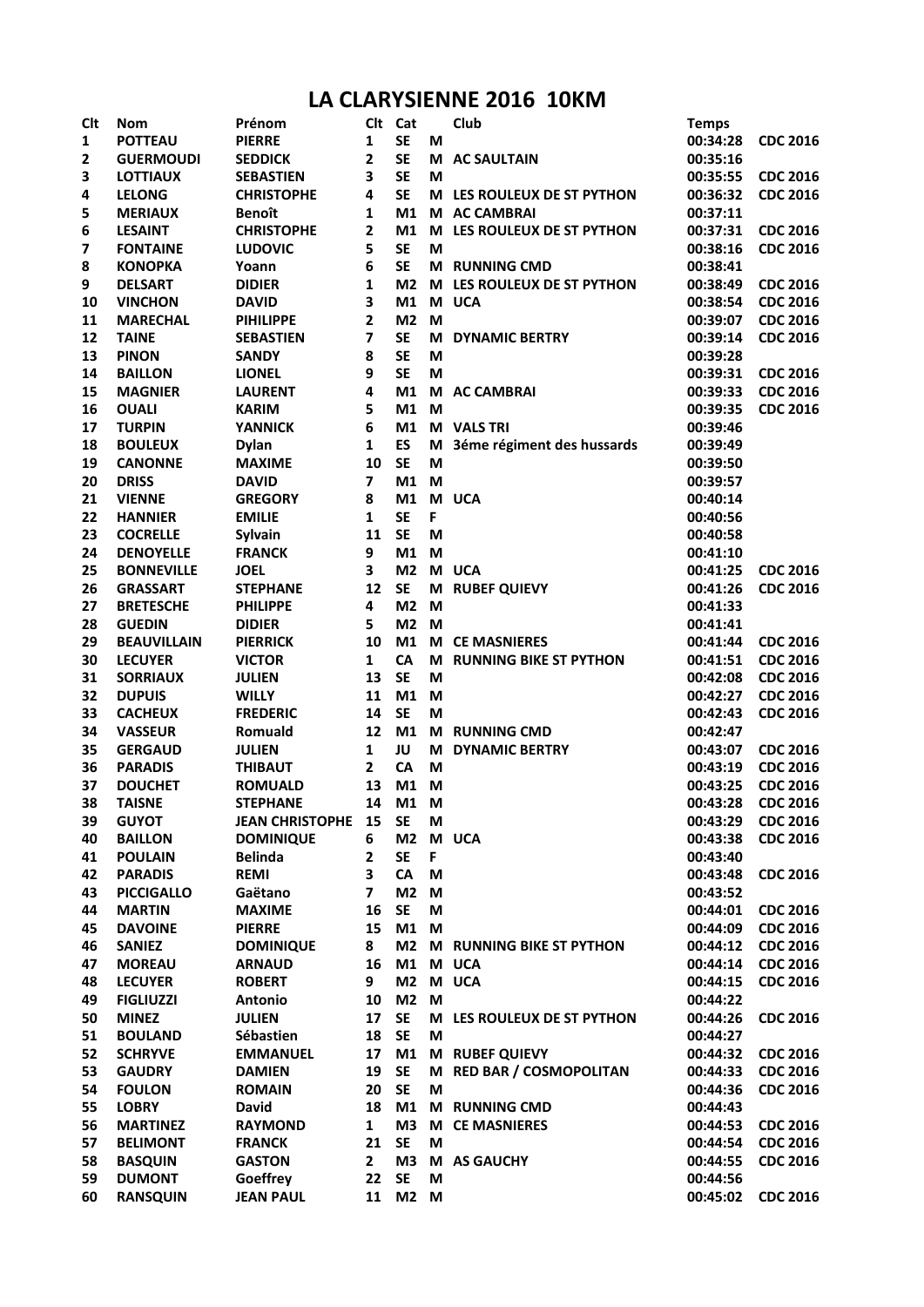| 61 | <b>GOURLAY</b>     | <b>CHRISTIAN</b>            | 19             | M1 M             |    |                               | 00:45:54 |                 |
|----|--------------------|-----------------------------|----------------|------------------|----|-------------------------------|----------|-----------------|
| 62 | <b>HENNEQUART</b>  | <b>VINCENT</b>              | 20             | M1 M             |    |                               | 00:45:54 | <b>CDC 2016</b> |
| 63 | <b>ZOIA</b>        | <b>Baptiste</b>             | 23             | <b>SE</b>        | M  |                               | 00:45:58 |                 |
| 64 | <b>BARBIER</b>     | <b>JEROME</b>               | 21             | M1               | M  | <b>RUBEF QUIEVY</b>           | 00:46:04 | <b>CDC 2016</b> |
| 65 | <b>TOFFIN</b>      | <b>STEPHANE</b>             | 22             | M1               | M  |                               | 00:46:18 |                 |
| 66 | <b>BURON</b>       | Stéphane                    | 23             | M1               | M  | <b>RUNNING BIKE ST PYTHON</b> | 00:46:19 |                 |
| 67 | <b>BOULANT</b>     | <b>ALAIN</b>                | 12             | M <sub>2</sub>   | M  |                               | 00:46:19 | <b>CDC 2016</b> |
| 68 | <b>COUSTENOBLE</b> | <b>LAURENT</b>              | 24             | M1               |    | M UCA                         | 00:46:29 | <b>CDC 2016</b> |
| 69 | <b>CAMBAT</b>      | <b>Daniel</b>               | 25             | M1               | M  |                               | 00:46:40 |                 |
| 70 | <b>LEJEUNE</b>     | Yannick                     | 26             | M1               | M  |                               | 00:46:41 |                 |
| 71 | <b>VAN DAMME</b>   | <b>REMI</b>                 | 24             | <b>SE</b>        | M  |                               | 00:46:53 |                 |
| 72 | <b>LEFEBVRE</b>    | Guy                         | 13             | M <sub>2</sub>   | M  |                               | 00:46:57 |                 |
| 73 | <b>DREMAUX</b>     | <b>FABIEN</b>               | 27             | M1               | M  |                               | 00:47:01 | <b>CDC 2016</b> |
| 74 | <b>BROYON</b>      | <b>DYLAN</b>                | $\mathbf{2}$   | ES               | M  |                               | 00:47:05 |                 |
| 75 | <b>DELFOLIE</b>    | <b>Alexandre</b>            | 25             | <b>SE</b>        | M  |                               | 00:47:08 |                 |
| 76 | <b>WANTROBA</b>    | Philippe                    | 28             | M1               | M  |                               | 00:47:09 |                 |
| 77 | <b>DRIAT</b>       | <b>ALICE</b>                | 3              | <b>SE</b>        | F  | LES ROULEUX DE ST PYTHON      | 00:47:09 | <b>CDC 2016</b> |
| 78 | <b>TROUILLET</b>   | <b>PHILIPPE</b>             | 29             | M1               | M  | <b>DYNAMIC BERTRY</b>         | 00:47:15 |                 |
| 79 | <b>CHATELAIN</b>   | Jean-Christophe             | 14             | M <sub>2</sub>   | M  |                               | 00:47:22 |                 |
| 80 | <b>BRIATTE</b>     | <b>JEROME</b>               | 30             | M1 M             |    |                               | 00:47:22 |                 |
| 81 | <b>FAILLE</b>      | <b>GUY</b>                  | 15             | M <sub>2</sub>   | M  |                               | 00:47:30 |                 |
| 82 | <b>CLOEZ</b>       | <b>OLIVIER</b>              | 31             | M1               |    | M RUBEF QUIEVY                | 00:47:38 | <b>CDC 2016</b> |
| 83 | <b>MAERTENS</b>    | <b>CATHY</b>                | 1              | M1               | F  | <b>CA FRESNOY</b>             | 00:47:39 | <b>CDC 2016</b> |
| 84 | <b>COLLERY</b>     | <b>JEAN MARIE</b>           | 16             | M <sub>2</sub>   | M  |                               | 00:47:43 | <b>CDC 2016</b> |
| 85 | <b>POULAIN</b>     | <b>LAURENCE</b>             | 4              | <b>SE</b>        | F. | <b>RUNNING BIKE ST PYTHON</b> | 00:47:55 | <b>CDC 2016</b> |
| 86 | <b>KIK</b>         | <b>CHRISTOPHE</b>           | 32             | M1               |    | M RUN AND BIKE ST PYTHON      | 00:47:58 |                 |
| 87 | <b>ALLION</b>      | <b>ROMUALD</b>              | 33             | M1 M             |    |                               | 00:48:03 | <b>CDC 2016</b> |
| 88 | <b>GUYART</b>      | <b>Mickael</b>              | 34             | M1               |    | M CE STMP                     | 00:48:04 |                 |
| 89 | <b>TAQUET</b>      | <b>JEAN CLAUDE</b>          | 17             | M <sub>2</sub>   |    | M RUNNING BIKE ST PYTHON      | 00:48:15 | <b>CDC 2016</b> |
| 90 | <b>DELPIERRE</b>   | <b>DYLAN</b>                | 3              | <b>ES</b>        | M  |                               | 00:48:20 |                 |
| 91 | <b>DAVOINE</b>     | <b>Pierre-Marie</b>         | 26             | <b>SE</b>        | M  |                               | 00:48:24 |                 |
| 92 | <b>HENNION</b>     | <b>ACHILLE</b>              | 27             | <b>SE</b>        | M  |                               | 00:48:31 | <b>CDC 2016</b> |
| 93 | <b>INCONNU</b>     | <b>INCONNU</b>              | 28             | <b>SE</b>        | M  |                               | 00:48:34 |                 |
| 94 | <b>LEFEBVRE</b>    | <b>GUY</b>                  | 3              | M <sub>3</sub>   | M  | <b>DYNAMIC BERTRY</b>         | 00:48:44 | <b>CDC 2016</b> |
| 95 | <b>LEDO</b>        | <b>ROMAIN</b>               | 29             | <b>SE</b>        | M  |                               | 00:48:53 | <b>CDC 2016</b> |
| 96 | <b>AUFFRET</b>     | <b>Patrick</b>              | 35             | M1               | M  | <b>RUNNING CMD</b>            | 00:48:58 |                 |
| 97 | <b>LEROY</b>       | <b>ROMAIN</b>               | 2              | JU               | M  |                               | 00:49:05 |                 |
| 98 | <b>BULTEZ</b>      | <b>PASCAL</b>               | 4              | M <sub>3</sub>   |    | M UCA                         | 00:49:06 | <b>CDC 2016</b> |
| 99 | <b>PERRIN</b>      | <b>CHRISTIAN</b>            | 18             | M <sub>2</sub>   |    | M AFET                        | 00:49:06 |                 |
|    | 100 LEDO           | <b>ALAIN</b>                | 19             | M <sub>2</sub> M |    |                               | 00:49:08 | <b>CDC 2016</b> |
|    | 101 BONNARD        | <b>JEAN CHARLES</b>         | 20             |                  |    | M2 M AS CORBEIL ESSONNES      | 00:49:12 |                 |
|    | 102 DUBUIS         | <b>ROBERT</b>               | 21             | M <sub>2</sub>   | M  |                               | 00:49:15 | <b>CDC 2016</b> |
|    | 103 WAN MEENEN     | <b>DOROTHEE</b>             | $\mathbf{2}$   | <b>M1 F</b>      |    |                               | 00:49:15 | <b>CDC 2016</b> |
|    | 104 VERREMAN       | <b>PIERRE</b>               | 5              | M <sub>3</sub>   |    | <b>M</b> CE MASNIERES         | 00:49:19 | <b>CDC 2016</b> |
|    | 105 MAGNIEZ        | Frédéric                    | 36             | M1               | M  |                               | 00:49:21 |                 |
|    | 106 GABRIELS       | Guillaume                   | 30             | <b>SE</b>        |    | M CH'TI COUREURS              | 00:49:26 |                 |
|    | 107 GILLIARD       | <b>GERARD</b>               | 6              | M <sub>3</sub>   | M  |                               | 00:49:33 | <b>CDC 2016</b> |
|    | 108 PEREIRA        | <b>FRANCOIS</b>             | 31             | <b>SE</b>        | M  |                               | 00:49:35 |                 |
|    | 109 FOURCADE       | <b>PIERRE</b>               | $\overline{ }$ | M <sub>3</sub>   |    | M CUINCY TRITH                | 00:49:49 |                 |
|    | 110 WITAS          | Philippe                    | 37             | M1               |    | M RUNNING BIKE ST PYTHON      | 00:49:52 |                 |
|    | 111 DEUDON         | <b>CHRISTOPHE</b>           | 38             |                  |    | M1 M RUNNING BIKE ST PYTHON   | 00:49:53 | <b>CDC 2016</b> |
|    | 112 RIGAUT         | <b>MAGALIE</b>              | 5              | <b>SE</b>        | F  |                               | 00:49:54 |                 |
|    | <b>113 BOIN</b>    | <b>Patrice</b>              | 22             | <b>M2 M</b>      |    |                               | 00:49:54 |                 |
|    | 114 MACHUT         | <b>Alexandre</b>            | 32             | <b>SE</b>        | M  |                               | 00:49:57 |                 |
|    | 115 GUINET         | <b>Mathieu</b>              | 33             | <b>SE</b>        | M  |                               | 00:49:57 |                 |
|    | 116 HARDELIN       | <b>AUGUSTIN</b>             | 39             | M1               | M  |                               | 00:50:00 |                 |
|    | 117 DREMAUX        | <b>ISABELLE</b>             | 3              | <b>M1 F</b>      |    |                               | 00:50:10 | <b>CDC 2016</b> |
|    | 118 PLEWKA         | <b>SABINE</b>               | 4              | <b>M1 F</b>      |    | LES ROULEUX DE ST PYTHON      | 00:50:11 | <b>CDC 2016</b> |
|    | 119 DAVAIN         |                             | 8              | M <sub>3</sub>   | M  |                               | 00:50:14 | <b>CDC 2016</b> |
|    | 120 QUATRELIVRE    | <b>JEAN JACQUES</b><br>Paul | 23             | M <sub>2</sub>   | M  |                               | 00:50:16 |                 |
|    | 121 MEZIANI        | <b>VALERIE</b>              | 5              | M1               | F  |                               |          | <b>CDC 2016</b> |
|    |                    |                             | 40             | M1               | M  | <b>RUBEF QUIEVY</b>           | 00:50:31 |                 |
|    | 122 MOREAU         | <b>DAVID</b>                |                | M2 M             |    |                               | 00:50:33 |                 |
|    | 123 DECLERCK       | <b>JEAN PIERRE</b>          | 24             |                  |    |                               | 00:50:46 | <b>CDC 2016</b> |